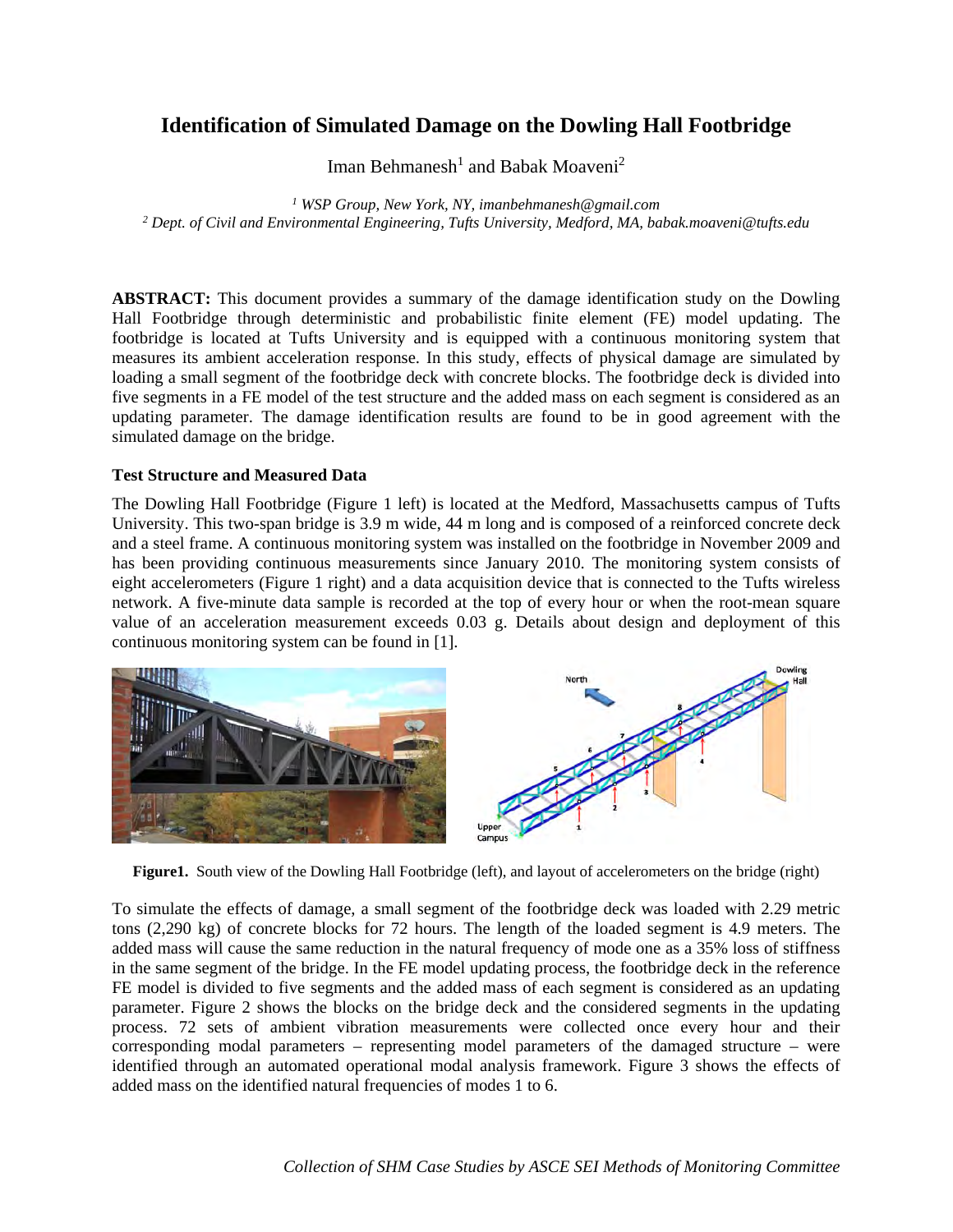

**Figure 2.** Concrete blocks on footbridge's deck (left) and the five segments along the footbridge deck corresponding to the five updating parameters (right)



**Figure 3.** Hourly identified natural frequencies before, during, and after loading

## **SHM Methodology and Results**

A deterministic FE model updating is performed by tuning the updating parameters of the model to minimize the misfit between model-predicted and experimentally-identified modal parameters. Details about the considered objective function and used residuals can be found in [2]. Figure 4 shows the scatter of the updating parameters for all 72 deterministic updating cases. It is observed that, except for a few outliers, the added mass on segments 1, 3, and 4 are accurately estimated as zero with no variability. However, the added mass on segments 2 and 5 are estimated with larger variability. The main sources of estimation errors in updating parameters are incompleteness of identified modal parameters from the corresponding measured data. The modal parameters in the outlier cases are incomplete (at least missing a mode) and are identified with larger estimation errors, which yield to inaccurate model updating results.

A probabilistic/Bayesian FE model updating is also performed to estimate the posterior probability distribution of the updating parameters (i.e., the added mass on considered five segments). Effects of the number of data sets used in the likelihood function on the accuracy of updating results are investigated. Nine cases of model updating are performed using different subsets (1, 2, 6, 12, 24, 36, 48, 60, and 72 sets) of available identified modal parameters. The posterior probability distributions of the added mass at the five considered segments of the footbridge are sampled using the Markov Chain Monte Carlo sampling process.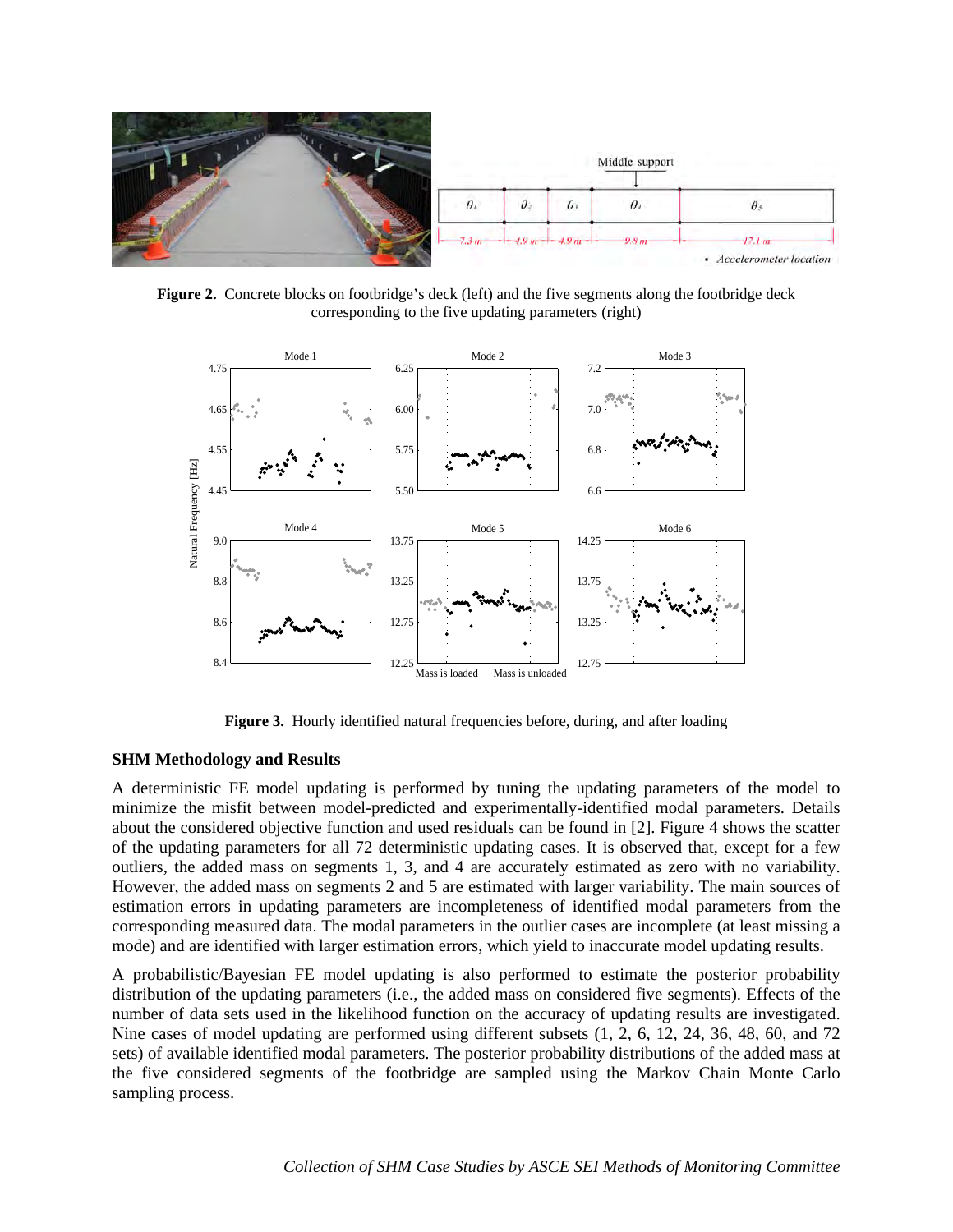



The MAP, mean, and standard deviation estimates of the posterior probabilities of all five parameters are reported in Table 1 [2].

| No. of<br>data sets | $\theta_{1}$ |      |            | $\theta_{2}$ |      |            | $\theta_{3}$ |          |            | $\theta_{\scriptscriptstyle 4}$ |      |            | $\theta_{5}$ |      |            |
|---------------------|--------------|------|------------|--------------|------|------------|--------------|----------|------------|---------------------------------|------|------------|--------------|------|------------|
|                     | MAP          | mean | <b>STD</b> | <b>MAP</b>   | mean | <b>STD</b> |              | MAP mean | <b>STD</b> | <b>MAP</b>                      | mean | <b>STD</b> | MAP          | mean | <b>STD</b> |
| 1                   | 0.04         | 1.97 | 1.390      | 2.75         | 1.66 | 0.598      | 0.00         | 0.65     | 0.561      | 0.29                            | 0.65 | 0.556      | 0.01         | 0.16 | 0.143      |
| 2                   | 0.05         | 0.46 | 0.418      | 2.60         | 2.31 | 0.251      | 0.02         | 0.27     | 0.249      | 0.00                            | 0.37 | 0.335      | 0.02         | 0.12 | 0.097      |
| 6                   | 0.00         | 0.14 | 0.127      | 2.56         | 2.44 | 0.101      | 0.00         | 0.10     | 0.089      | 0.00                            | 0.20 | 0.175      | 0.01         | 0.07 | 0.062      |
| 12                  | 0.00         | 0.07 | 0.064      | 2.53         | 2.46 | 0.065      | 0.00         | 0.04     | 0.042      | 0.00                            | 0.14 | 0.131      | 0.03         | 0.06 | 0.044      |
| 24                  | 0.00         | 0.03 | 0.028      | 2.50         | 2.47 | 0.044      | 0.00         | 0.02     | 0.023      | 0.00                            | 0.07 | 0.065      | 0.00         | 0.03 | 0.026      |
| 36                  | 0.00         | 0.02 | 0.018      | 2.44         | 2.42 | 0.034      | 0.00         | 0.01     | 0.014      | 0.00                            | 0.04 | 0.040      | 0.00         | 0.02 | 0.017      |
| 48                  | 0.00         | 0.01 | 0.014      | 2.49         | 2.47 | 0.028      | 0.00         | 0.01     | 0.010      | 0.00                            | 0.04 | 0.039      | 0.00         | 0.02 | 0.014      |
| 60                  | 0.00         | 0.01 | 0.011      | 2.46         | 2.44 | 0.026      | 0.00         | 0.01     | 0.008      | 0.00                            | 0.03 | 0.028      | 0.00         | 0.01 | 0.011      |
| 72                  | 0.00         | 0.01 | 0.010      | 2.48         | 2.49 | 0.023      | 0.00         | 0.01     | 0.007      | 0.00                            | 0.02 | 0.023      | 0.00         | 0.01 | 0.009      |

**Table 1.** Statistics (maximum a-posteriori [tons], mean [tons], and standard deviation [tons]) for five updating parameters and nine considered cases of model updating